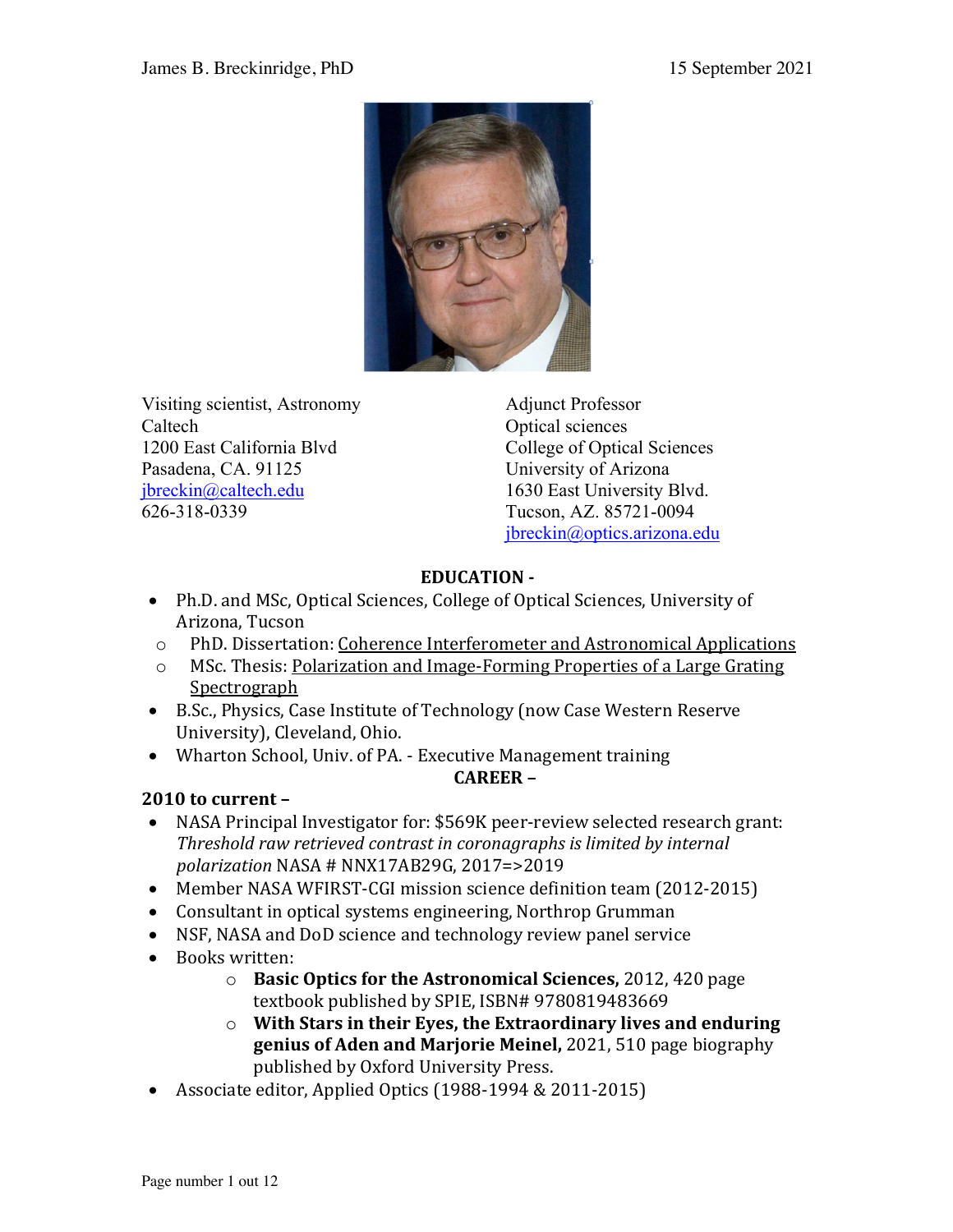- Associate editor, Journal of Ast. Telescopes & Instrument Systems (JATIS) [2013-current]
- Program chair for SPIE's Astronomical Telescopes and Instruments conferences 2021, 2018, 2016, 2014, 2012, 2010, 2008, 2006, 2004
- Faculty Visiting Associate & Lecturer, California Institute of Technology teach Optical System Engineering and mentor students on the AAReST cube-sat space flight project.
- Adjunct Professor, College of Optical Sciences, University of Arizona, Tucson annual short course on space optics

# **1976 to 2010: NASA Jet Propulsion Laboratory (JPL) of CALTECH**

- 2008 2010: Optics Technologist
- 2004 2007: Chief Technologist, NASA Navigator Program
	- $\circ$  Responsible for advanced technology for the detection and characterization of exo-planetary systems using space telescopes: Large mirror space telescopes, interferometers, innovative optical systems, coronagraphs, and imaging spectrometers.
	- $\circ$  Member of the NASA technology strategic planning group
- 2002 2003 Technologist, Astronomy & Physics Division, NASA HQ -Washington DC.
- $\circ$  Advanced technology planning & prioritization for the next generation NASA telescopes and instruments.
	- 1999 to 2003 National Science Foundation (NSF) Washington DC. Interagency Personnel Agreement (IPA) transfer from NASA to NSF. Director for Advanced Instruments & Technology (ATI), and Program Manager for National Radio Astronomy Observatory (NRAO).
- $\circ$  Advanced Technology and Instruments:
	- Set research program agenda, goals and objectives and prepared call for proposals and managed the selection process.
	- Managed \$15M/year program in grants assembled panels of experts, managed debate, selected winners and prepared justification papers.
	- Created a joint AFOSR and NSF research program (\$4M/yr) to use Air Force adaptive optics facilities for scientific research and managed the grants program.
- $\circ$  National Radio Astronomy Observatory:
- Managed the NSF NRAO technical, scientific and administrative contract with Associated Universities Inc. (\$40M/yr budget). Represented US government and the National Science Board in proposal negotiation for new research instruments and facilities.
- 1995 to 1999: JPL Technical Program Manager: Innovative Imaging Systems for defense department applications.
- $\circ$  Business development lead for JPL's innovative optical and infrared sensor systems.
- $\circ$  Led studies of large aperture segmented space telescopes and sparse aperture telescopes: their design, construction and applications.
- $\circ$  Led interagency large optics working group (LOWG) for the Dod/NASA/DOE space technology alliance.
- 1980 to 1994: Line technical manager, Optical sciences and applications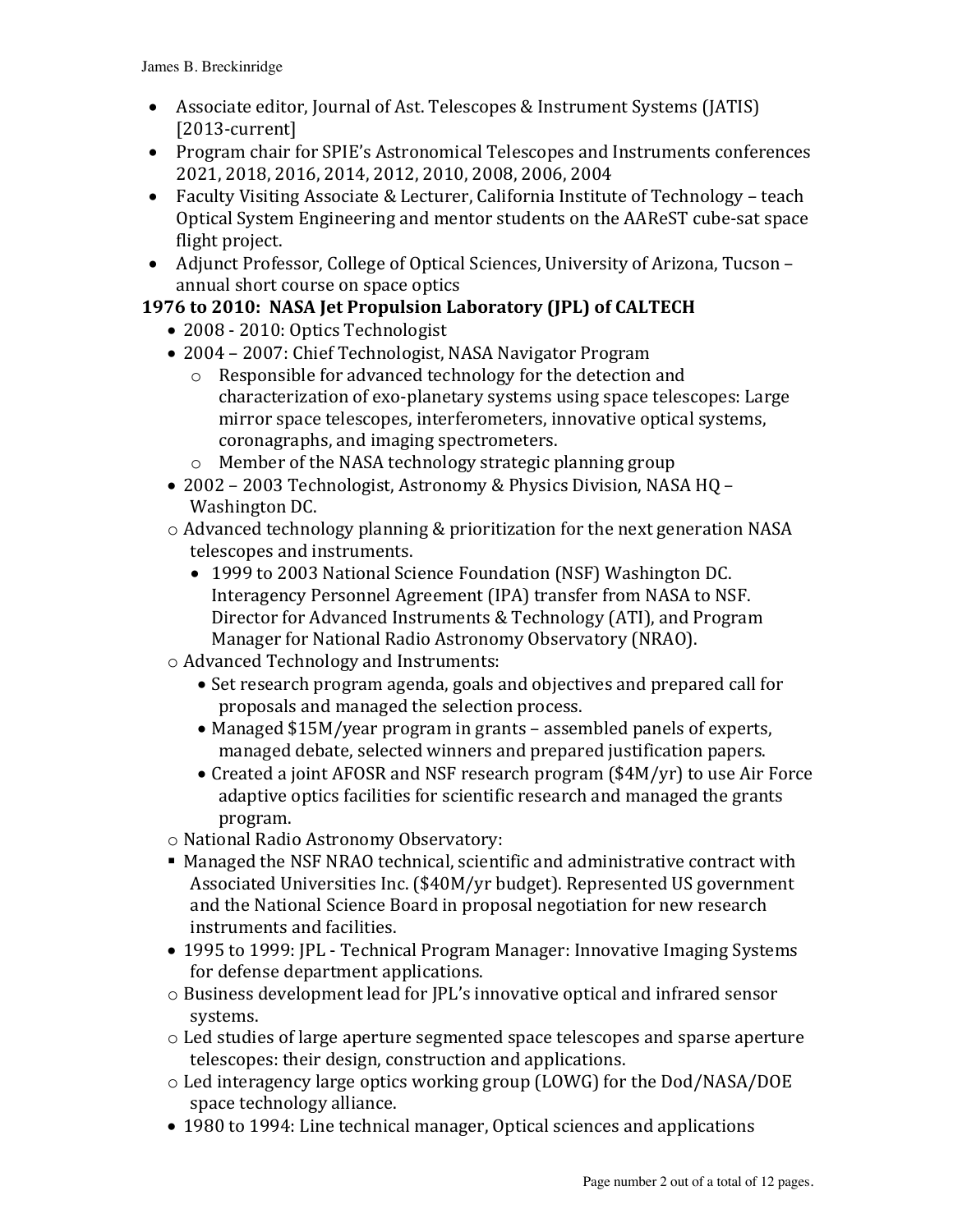section.

- $\circ$  Recruited and hired > 40 optical scientists, proposed The JPL Optics Initiative  $(1981)$ , received \$4,000K and successfully created a capability for optical system design, engineering, and supporting optical science research at JPL in support of flight hardware for remote sensing applications. Responsible for 70 to 90 engineers and delivering space flight hardware to support the NASA science and engineering communities. Imaging spectrometers, cameras and interferometers were the hardware products of the Section. Delivered the optical systems for Cassini, Galileo and the ATMOS missions.
- o NASA HQ. Hubble failure board Technical advisor to the chairman: Dr. Lew Allen.
- $\circ$  Managed the section responsible for the repair of the optical system on the Hubble Space Telescope.
- $\circ$  Led the NASA optics-working group to exchange optical sciences and technical information across NASA centers in support of NASA missions.
- $\circ$  Led the NASA team to investigate, summarize status and recommend action to the Agency on how to utilize Russian remote sensing optical science and technology. Led 5 NASA teams to institutes in St. Petersburg, Moscow, Podolsk, and Troitsk, Russia (1992-95)
- $\circ$  Instrument scientist responsible for the optical design and engineering of the ATMOS system for the Space Shuttle. ATMOS is a 1- meter path difference Fourier transform spectrometer space-flight hardware system that made 3 successful shuttle flights.
- 1976 to 1979: Senior Scientist, Space Science Division
- $\circ$  Responsible for personal research programs in the optical sciences and astrophysics. Published original papers in physical optics, interferometry, spectroscopy and instruments.
- 1977 to 1983: Instrument Scientist and science co-investigator for the ATMOS space flight instrument system on board Space Lab 1 and 3.

# **1979 – 86, 1988-92, 1995-1998, 2005-06, 2009-current:**

- California Institute of Technology academic faculty, Applied Physics department and Graduate Aeronautical Laboratories (GALCIT)
- $\circ$  Developed material and wrote textbook for a two-quarter class in optical system engineering, a graduate course in optical design, optical systems engineering and image formation. Class size range from 3 to 20 students.

## **1966** to 1976:

- Research Assistant, Kitt Peak National Observatory
- Spectroscopy, physical optics, atmospheric optics and astronomical research. Design, construction and applications of a coherence interferometer for spatial analysis of solar and features and optical computer processing.

Graduate Student, College of Optical Sciences, University of Arizona, Tucson. **1964 to 1966: Electron-Tube engineer, Rauland Corporation of Zenith Radio, Chicago, IL.** 

• Electron optics design, photocathode preparation and characterization of electrostatically focused high quantum efficiency image intensifier tubes for biomedical and military applications. Optical thin film design and deposition engineering.

## **1961** to 1964: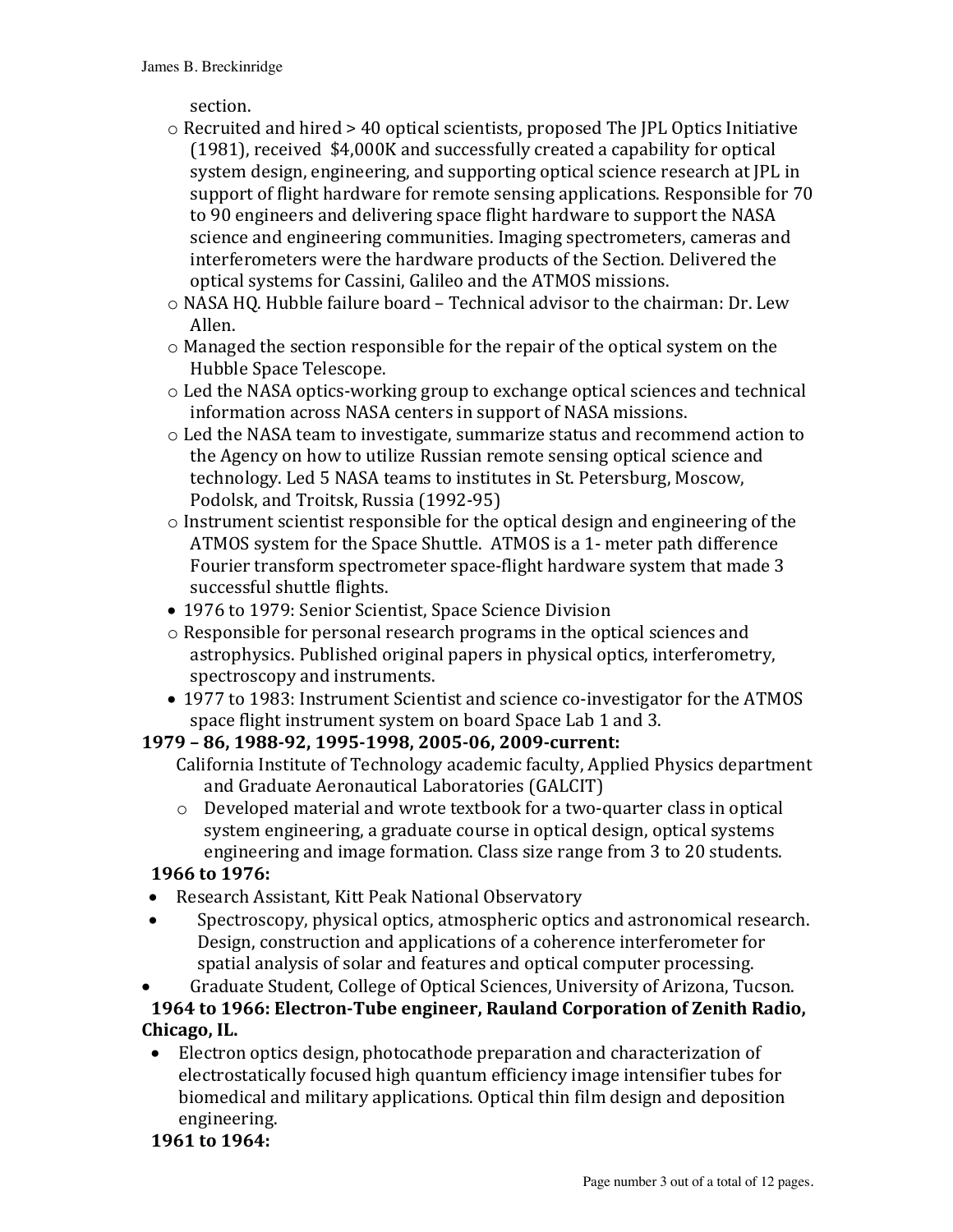Research Assistant. Lick Observatory, University of California. Six color photoelectric photometry and development of an electronographic image converter tube.

### **Professional Honors & Awards -**

- 2005 2010: Elected chair and led the Large Optics Working Group (LOWG) of the Space Technology Alliance  $(STA)$  – {a subcommittee of the Federal agencies' Technology Alliance (NRO & NASA & DOE & DOD)}
- 2003 George W. Goddard Award and Prize. (Awarded by the International Society for Optical Engineering for outstanding innovative optical systems for space-based telescopes & instruments).
- 1999 Elected: United States Chair International Commission for Optics (ICO), an IUPAP organization of the National Academy of Science. Represent US optics research and technology interests to the international optics community and assessment of the international status of US optical sciences.
- 2001 Elected: Fellow, American Association for the Advancement of Science (AAAS)
- 1996 Elected: Executive Board, Council of Scientific Society Presidents (CSSP)
	- $\circ$  Participated in National Academy of Science meetings and legislative meetings to advocate National support for the priority of science and technical education and research in the US.
- 1994 Elected: President, International Society for Optical Engineering (SPIE).
- 1993 Hubble Space Telescope NASA failure review board -
	- $\circ$  Led the technical section responsible for the optical repair
- 1988 Elected to Board of Governors of the International Society for Optical Engineering.
- 1985 Elected: Fellow, Optical Society of America (OSA) and Royal Astronomical Society of London (RAS) and the International Society for Optical Engineering (SPIE).
- 1984 Elected to Board of Directors of the Optical Society of America.
- 1974 Elected member of the International Astronomical Union (IAU)
- Six patents for innovative optical systems for astrophysics and earth science
- Eight NASA achievement and leadership awards
- Huntington Foundation four-year undergraduate scholarship

## **NASA Space-Flight Science roles:**

- WFIRST-AFTA science & technology definition team
- ATMOS Instrument Scientist & Science Co-investigator
- Space Interferometer Mission (SIM) Technology Advisory Committee
- NASA failure review board for Hubble Space Telescope
- Wide Field Planetary Camera for HST-Optics repair

## **Patents**

- Disclosure to the NSF for *Coherence Interferometer* (1974)
- U.S. Patent No. 4,243,323, Jan. 6, 1981, for *Chevron Beamsplitter Interferometer*
- U.S. Patent No. 4,278,351, July 15, 1981, for a tilt-compensated, 1-meter OPD Fourier Transform Spectrometer - The ATMOS space-flight Interferometer
- U.S. Patent No. 4,497,540, Jan. 15, 1985, for *Shuttle Imaging Spectrometer*
- U.S. Patent No. 4,523,846, June 17, 1985, for an *Electronically Scanned Fourier*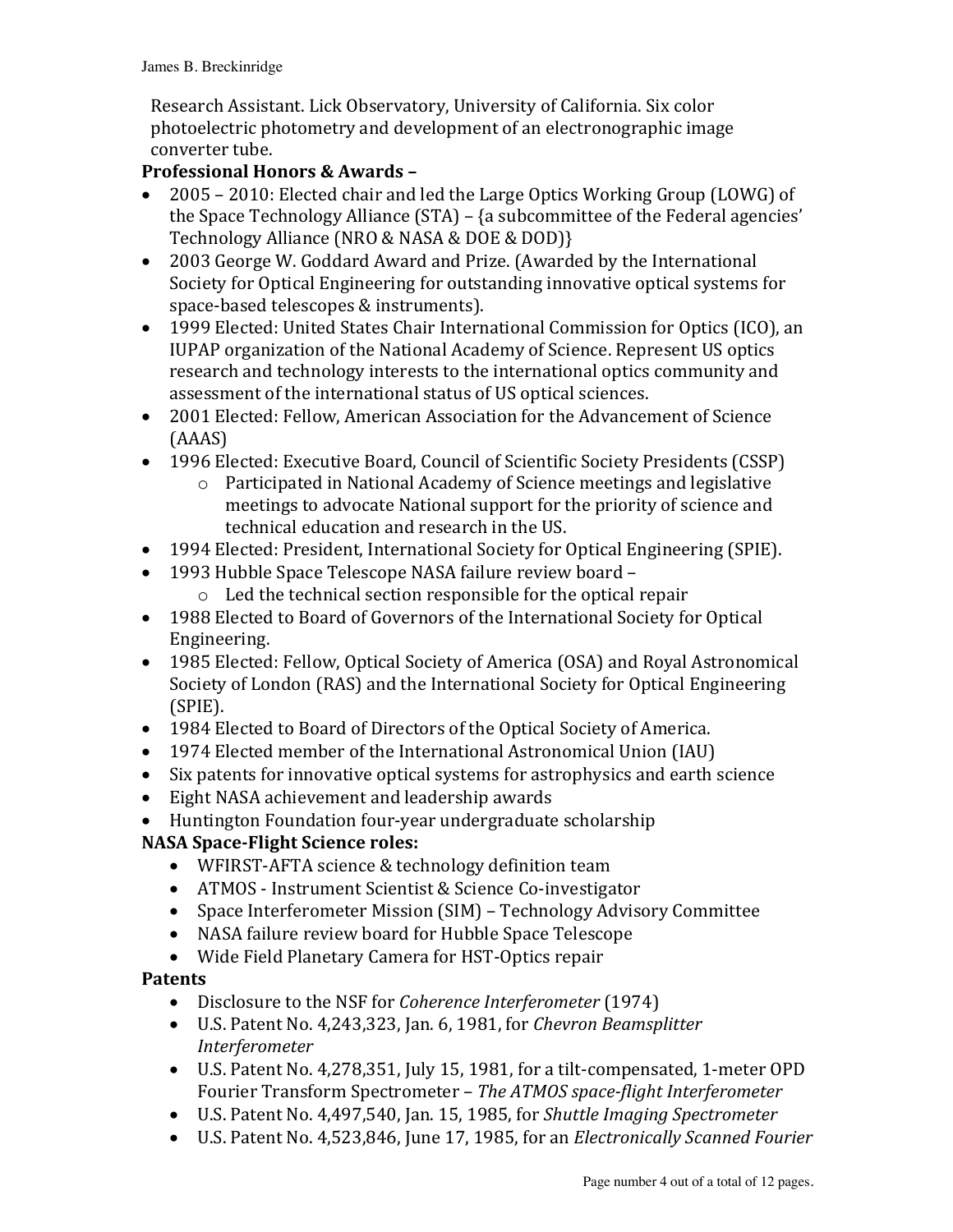#### *Transform Spectrometer*

• International Patent Application # WO 2020/146588, 16 July 2020 for *Aperture designs to minimize diffraction noise*

### **Book Chapter:**

• First Order Optical Design for Fourier Spectrometers, pages 64 to 125, book chapter in Spectrometric Techniques Volume 2, Ed. By George Vanasse, Academic Press, 1981, ISBN number 0-12-710402-X.

#### *MSc Thesis*

J. B. Breckinridge, "*Polarization and Image-Forming Properties of a Large Grating Spectrograph*." Thesis. Optical Sciences Center, University of Arizona. Technical Report No. 56, 66 pages, June 15, 1970.

#### *PhD Dissertation*

J. B. Breckinridge PhD. Dissertation: *Coherence Interferometer and Astronomical Applications*, PhD Dissertation, College of Optical Sciences, University of Arizona, Tucson, AZ., September, 1976

#### **Personal**

Married 55 years, with 2 children, 6 grandchildren and 1 great grand daughter 

Scoutmaster JPL BSA troop 509 1976 to 1983.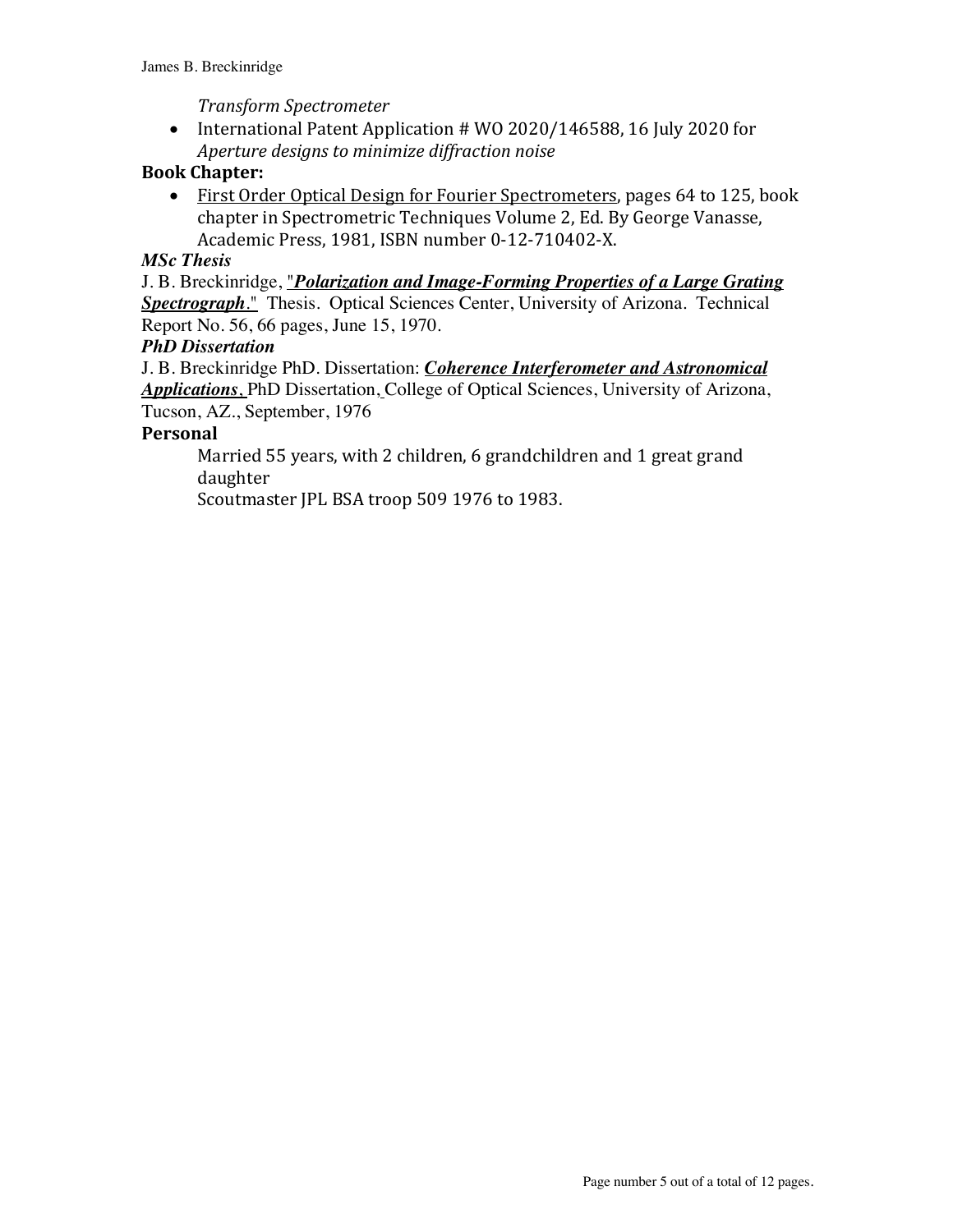### All published papers: program committee peer-reviewed journals & **proceedings papers plus blind peer-review papers.** *Blind peer-review papers are shown below in italics.*

- 1. James Breckinridge, Tony Hull and James E. Harvey (2021) "Innovative aperture segmentation controls image plane diffraction", paper presented at the 2020 International Congress on Space Optics (ICSO) held 26 Mar to 02 April 2021, Antibes France [Held virtually because of Covid-19]
- 2. James Heath, Meredith Kupinski, Ewan Douglas, Kira Hart and James Breckinridge (2020) Mueller matrix maps of dichroic filters reveal polarization aberrations, Proc. SPIE 11443-1 pp 1-11
- 3. Erin Maier, Ewan Douglas, Dae Wook Kim, Kate Su . . . . . James Breckinridge . . .(2020) Coronagraphic Debris and Exoplanet Exploring Pioneer Proc. SPIE 11443-
- 4. Yi-Ting Feng, Jaren Nicholas Ashcraft, James B. Breckinridge, James E.Harvey, Ewan S. Douglas, Heejoo Choi, Charles Lillie, Tony Hull, Dae Wook Kim, "Topological pupil segmentation and point spread function analysis for large aperture imaging systems," Proc. SPIE 11568, AOPC 2020: doi: 10.1117/12.2575809
- 5. J. B. Breckinridge, J. E. Harvey, R. Irvin, R. Chipman, M. Kupinski, J. Davis, D-W Kim, E. Douglass, C. F. Lillie and T. Hull (2019) ExoPlanet Optics: conceptual design processes for Stealth telescopes, Proc. SPIE 11115-OH
- 6. James E. Harvey, James B. Breckinridge, R.G. Irvin, R. N. Pfisterer (2018) Novel Designs for Minimizing Diffraction effects from Large Segmented Telescopes, Proc. SPIE 10745-0L
- 7. J. B. Breckinridge, M. Kupinski, J. Davis, B. Daugherty, R. A. Chipman (2018) Terrestrial Exoplanet coronagraph image quality polarization aberrations in HabEx, Proc SPIE 10698-1D
- 8. J. B. Breckinridge, J. E. Harvey, K. Krabtree & T. Hull (2018) ExoPlanet Telescope diffracted light minimized: The pinwheel pupil solution. Proc. SPIE 10698-1P
- 9. J. Davis, M. Kupinski, R. A. Chipman and J. B. Breckinridge (2018) HabEx Polarization Ray Trace and aberration analysis, Proc. SPIE 10689-H3
- 10. J. E. Harvey, R. G. Irvin, K. Crabtree, R. N. Pfister and J. B. Breckinridge (2018) Diffraction analysis of Large Segmented Mirror concepts for exoplanet exploration. SPIE Proc 10698--1Q.
- 11. *R. Polidan, J. B. Breckinridge, C. F. Lillie, H. A. MacEwen, et. al. (2016) Innovative telescope architectures for future large space observatories , Journ. Ast. Tele. & Instruments, JATIS 2, #4 DOI 1-1117/1.JATIS.2.4041211*
- 12. J. B. Breckinridge and C. F. Lillie (2016) Prime focus architecture for large space telescopes and: reduce surfaces to save cost SPIE Proc 9904-4K
- 13. J. B. Breckinridge and R. A. Chipman (2016) Telescope polarization and image quality: Lyot coronagraph performance SPIE Proc 9904-1C
- 14. *W. A. Traub, J. B. Breckinridge, T. P. Greene, O. Guyon, N. J. Kasdin and B. Macintosh (2016), Science yield estimate with the WFIRST coronagraph, Journ. Ast. Tele. & Instruments (JATIS), Vol 2 # 1 Jan paper # 011020.*
- 15. R. Polidan, J. Breckinridge, C. Lillie, et. al. (2015) An evolvable space telescope for future astronomical missions Proc. SPIE 9602-6
- 16. David Spergel, Neil Gehrels ... J. Breckinridge…. Widefield Infrared Survey Telescope Astrophysics Focused Telescope Assets (WFIRST-AFTA) final report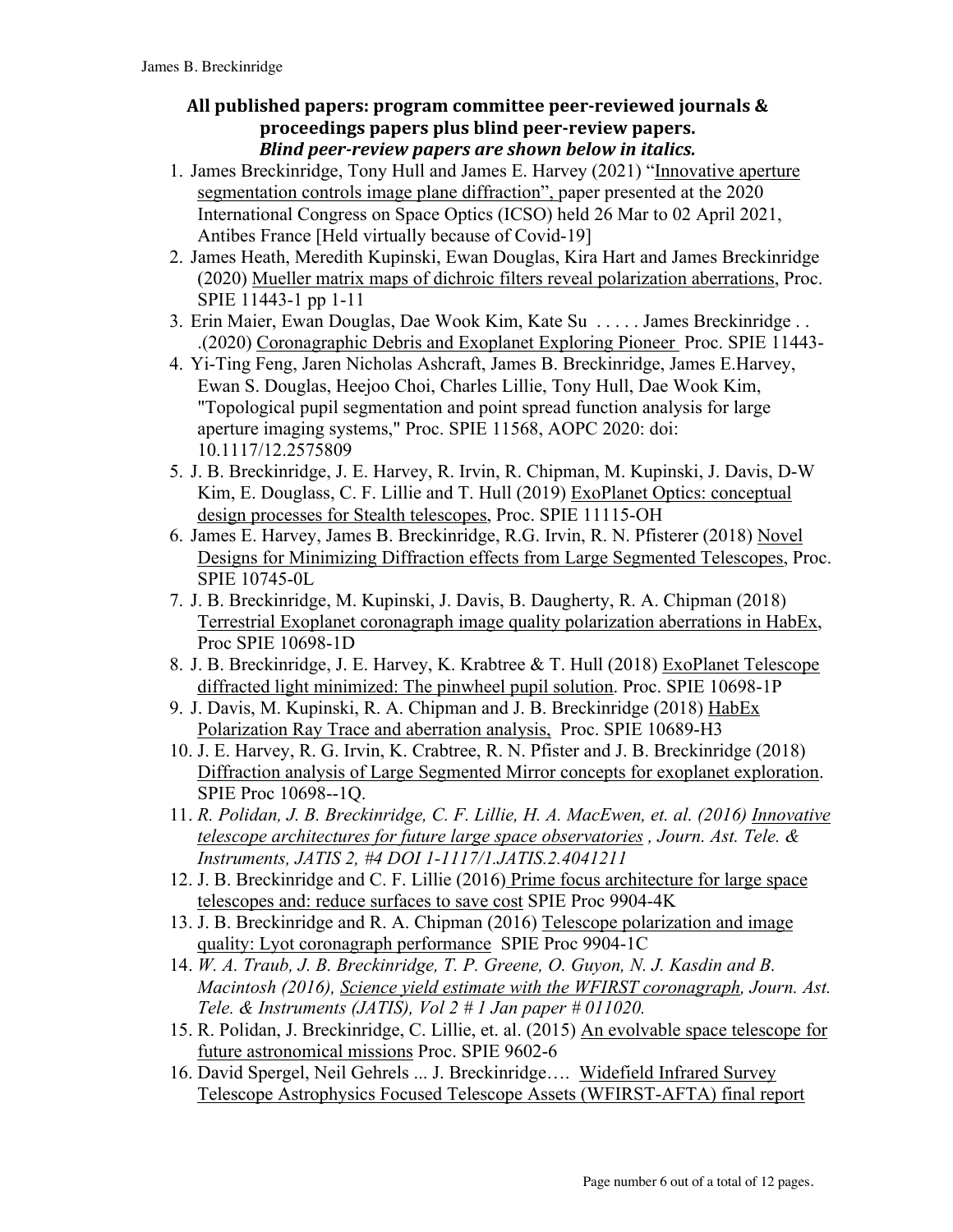10 March 2015 by the science definition team and the WFIRST study office. 140 pages.

- 17. Russell A. Chipman, Wai Sze T. Lam and James B. Breckinridge Polarization Aberration in Astronomical Telescopes, Proc. SPIE 9613-16, Polarization Science and Remote Sensing VII , San Diego, CA 2015
- *18. James B. Breckinridge, Wai Sze T. Lam and Russell A. Chipman, Polarization Aberrations in Astronomical Telescopes: The Point Spread Function, Publications of the Astronomical Society of the Pacific (PASP), 127:445–468 May 2015*
- 19. Polidan, R., J. B. Breckinridge, C. F. Lillie, H. A. MacEwen, M. R. Flannery, D. R. Dailey, An Evolvable Space Telescope for Future Astronomical Missions. Proc. SPIE 9143  $\#$  19 pp1 – 10.
- 20. James B. Breckinridge, Self induced polarization anisoplanatism, SPIE 8860-39, 2013.
- 21. H. MacEwen and J. Breckinridge, Large Diffractive/refractive apertures for space and airborne telescopes, SPIE 8739 # UNSP 873904, 2013
- 22. C. Underwood, S. Pellegrino. J. Breckinridge…et.al Autonomous Assembly of a Reconfigurable Space Telescope (AAReST) – a cubesat based technology demonstrator, 27<sup>th</sup> annual AIAA/USU conference on small satellites, 2013
- 23. J. Breckinridge, Fourier Transforms by White-Light Interferometry, Proc SPIE Vol. 8122 Article # 812206, 2011
- 24. N. Clark & Breckinridge, J. Polarization compensation of Fresnel aberrations in telescopes. 2011 SPIE 8146 # 81460O
- 25. K. Patterson, S. Pellegrino and J Breckinridge, Shape correction of thin mirrors in a reconfigurable modular space telescope SPIE 7731-21, 2010
- 26. J. Breckinridge, N. Bryant and J. Lorre, Innovative Pupil Topographies for Sparse Aperture Telescopes and SNR, SPIE, 7013-3E, 2008.
- *27. Neal Turner, Keith Grogan & James Breckinridge, Probing Interstellar Dust With Space-Based Coronagraphs, Astrophysical Journal 2008.*
- 28. Joseph Carson, James Breckinridge, John Trauger… The effects of instrumental elliptical polarization stellar point spread function fine structure Proceeding of the SPIE 6265-3M, (2006)
- 29. J. Breckinridge and C. Lindensmith, The Astronomical Search for Origins, Optical Society of America (OSA), Optics and Photonics News popular article. – February 2005 issue
- 30. James B. Breckinridge, Challenges to optimizing a telescope system to detect and characterize exo-solar planetary systems. SPIE 5875-08 (2005)
- 31. J. B. Breckinridge, Image Formation in High Contrast Optical Systems: The role of polarization. SPIE proceedings 5487 page 1337-1345. Proceedings of the 2004 Glasgow Scotland Telescopes and Instruments conference.
- *32. J. B. Breckinridge and B. Oppenheimer, Polarization Effects in Reflecting Coronagraphs for White Light Applications in Astronomy, Astrophysical Journal, 600, pp 1091 – 1098. January 10, 2004*
- 33. J. B. Breckinridge, Astronomical Search for Origins: Are we Alone? International Society for Optical Engineering annual 2003 meeting proceedings # 5166-2; August 2003.
- 34. J. B. Breckinridge, Future focal plane technology challenges for NASA's Origins missions International Society for Optical Engineering annual 2003 meeting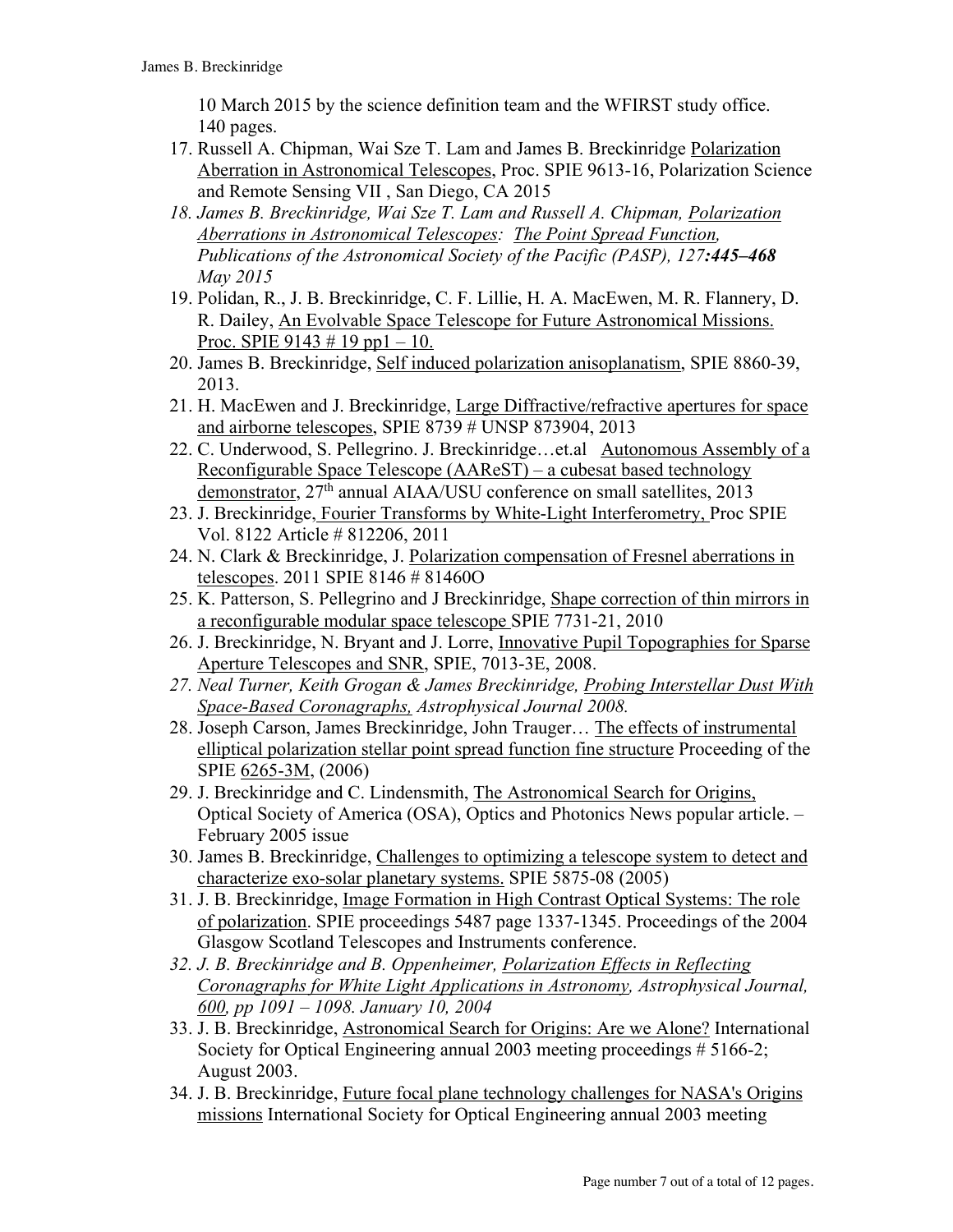proceedings  $\# 5167-2$ ; August 2003.

- 35. J. B. Breckinridge, Meinel, A., Meinel, M., Inflation-deployed Camera. International Society for Optical Engineering, Proceedings of Technical Conference, Kona, Hawaii '98. Volume 3356, Inflation-deployed camera and hyper-thin mirrors.
- 36. J. B. Breckinridge, Advanced applications: an overview, International Society for Optical Engineering, Critical Reviews of Optical Science and Technology, Advanced Materials for Optics, & Precision Structures, SPIE Volume CR67. 1997
- 37. J. B. Breckinridge, Evolution of Imaging Spectrometry: Past, Present and Future International Society for Optical Engineering, Proceedings of Technical Conference Denver Colorado, 1996.
- 38. A. B. Meinel, M. P. Meinel, J. B. Breckinridge, A Folded Astronomical Space Telescope, International Society for Optical Engineering, Proceedings of Technical Conference Kona, Hawaii '94
- 39. J. B. Breckinridge, R. Benedict and D. L. Fried Atmospheric Compensation Technology Journ. Opt. Soc. Amer. A Vol 11 pp 783 to 911, 1994
- 40. A. B. Meinel, M. P. Meinel, J. B. Breckinridge, Deployable Space Telescopes for Planetary and Astronomical Missions, International Society for Optical Engineering, Proceedings of Technical Conference Orlando, Florida, April 1994.
- 41. J. B. Breckinridge, Optics Technology for the Future, invited paper at Laser Optics '93, St. Petersburg Russia, June 1993.
- 42. J. B. Breckinridge, Space Optics for Astrophysics, invited paper June '92, S.I. Vavilov Optics Institute, St. Petersburg, Russia.
- 43. J. B. Breckinridge, A. B. Meinel, M. P. Meinel Preliminary Design for the Keck Interferometer Array, October 1991 European Southern Observatory High Resolution Imaging Interferometry, Garching, Germany.
- 44. J. B. Breckinridge, Optics for Remote Sensing from Geosynchronous Platforms, IEEE Topical Meeting on Space-borne Photonics, Newport Beach, CA, September 1991.
- 45. A. B. Meinel, M. P. Meinel, J. B. Breckinridge, Wavefront Control of Large Optical Systems, SPIE 1271, 180-190. The Hague.
- 46. J. B. Breckinridge, Technologies for New Imaging Instruments, invited paper at International Society for Optical Engineering seminar on Man's Exploration of the Solar System Through the Imaging Sciences, August 1989.
- 47. J. B. Breckinridge, Review of Image Correlation Systems: Hybrid and Optical, SPIE Conference 1082, January 1989.
- 48. E. Ribak, C. Roddier, F. Roddier and J. B. Breckinridge, Beam Combination in a Multiple Telescope, Monolithic Interferometer, F. Merkle, ed. ESO Conference 1989.
- 49. J. B. Breckinridge, FTS Technology Applied to Space Spatial Interferometry, American Astronomical Society Meeting, Austin, TX, 1988.
- 50. A. B. Meinel, M. P. Meinel and J. B. Breckinridge, Wavefront Correction in Very Large Monolithic on Segmented Mirror Telescopes, ESO Conference on Very Large Telescopes, 1988.
- *51. E. Ribak, R. Roddier, C. Roddier and J. B. Breckinridge, "SNR for White-Light Holography." Applied Optics, 27, 1183-1186, 1988.*
- *52. P. N. Swanson, J. B. Breckinridge, et al., "System Concept for a Moderate Cost*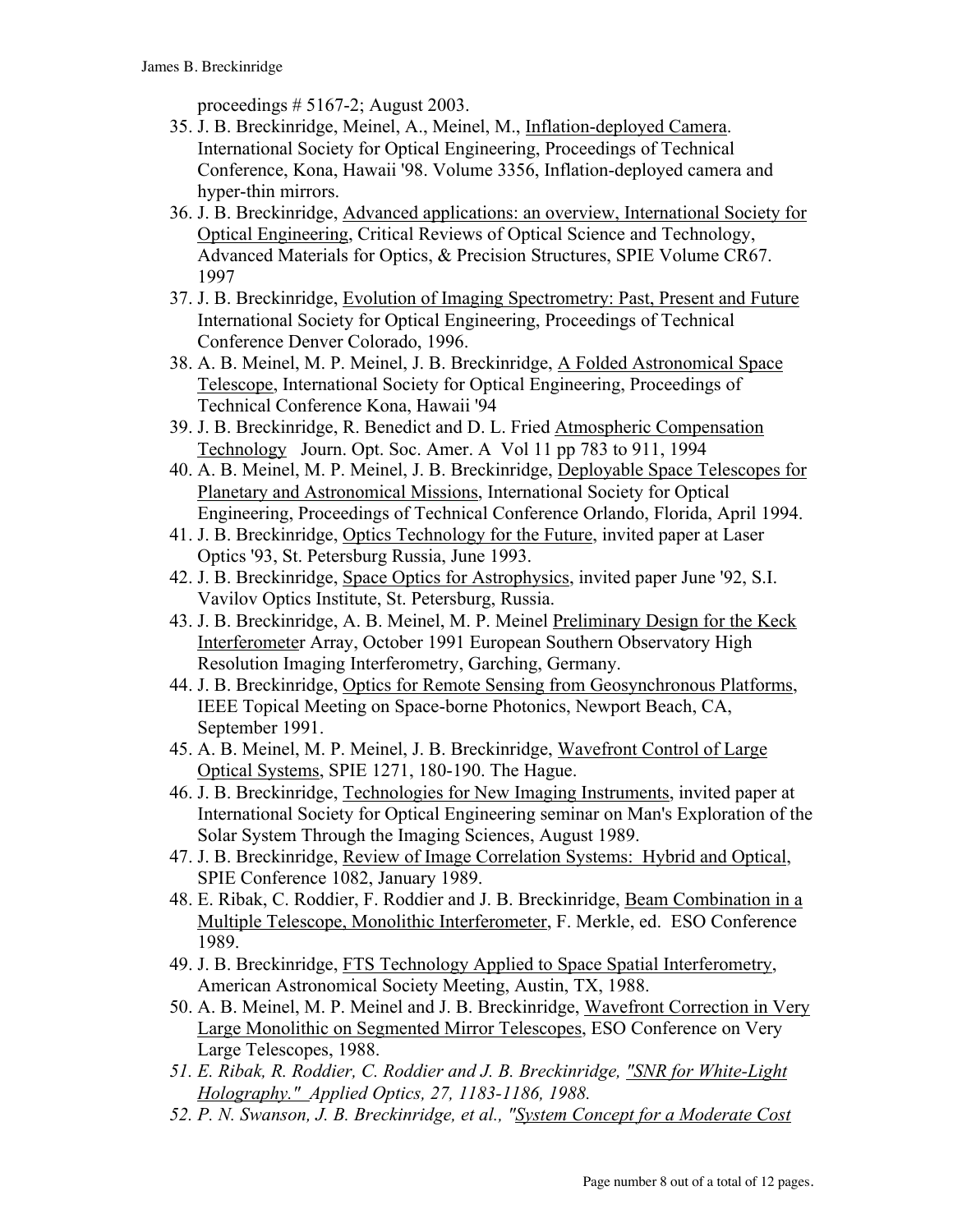*Large Deployable Reflector." Optical Engineering 25, 1045-1054, 1986.*

- 53. M. P. Chrisp, J. B. Breckinridge, S. A. Macenka, and N. A. Page, "Imaging Spectrometers for Remote Sensing from Space." SPIE meeting, Cannes France and SPIE 580, 1985.
- 54. J. B. Breckinridge, Space Optics, International Congress on Optics No. 13, Sapporo, Japan, August 1984.
- *55. J. B. Breckinridge, T. G. Kuper, and R. V. Shack, "Space Telescope Low-Scattered-Light Camera: A Model." Optical Engineering, 23, 816-820, 1984.*
- 56. F. Roddier and J. B. Breckinridge, Interferometric Image Reconstruction Using the LDR in a Light Bucket Mode, Amer. Astron. Soc. Meeting, Baltimore, MD, June 13, 1984.
- 57. F. Roddier and J. B. Breckinridge, "Interferometer Image Reconstruction Using the LDR in a Light Bucket Mode." Bulletin of the American Astronomical Society, 16, 832-837, 1984.
- 58. N. J. Woolf, S. Synnott, and J. B. Breckinridge, "UV Spectro-Interferometer from the Shuttle Bay." Bulletin of the American Astronomical Society, 16, 747-750, 1984.
- 59. D. J. Collins, J. B. Breckinridge, "Recent Progress in the Measurement of Temperature and Salinity by Optical Scattering." Ocean Optics VII, SPIE 489, 247-268, 1984.
- 60. J. B. Breckinridge, Advanced Optical Instruments for Remote Sensing of the Atmosphere, invited paper at IEEE/OSA CLEO Meeting, Baltimore, MD, May 1983.
- 61. J. B. Breckinridge, Spatial Interferometry for White Light Processing, Optical Information Processing for Space Applications II, Conference Proceedings, Langley Research Center, August 30, 1983.
- *62. J. B. Breckinridge, N. A. Page, R. R. Shannon, and J. M. Rodgers, "Reflecting Schmidt Imaging Spectrometer." Applied Optics, 22, 1175-1180, 1983.*
- 63. J. B. Breckinridge, P. N. Swanson, A. B. Meinel and M. P. Meinel, Perception for a Large Deployable Reflector Telescope, Proceedings of the Society of Photo-Optical Instrumentation Engineers, 444, 1983
- 64. D. J. Collins, J. B. Breckinridge, I. S. McDermott, and C. A. Sepulveda, On The Remote Measurement of the Distribution of Temperature in the Sea by Optical Scattering, AGU Meeting, December 1982, San Francisco, CA.
- 65. J. B. Wellman, J. B. Breckinridge, P. N. Kupferman, and R. Salazar, "Imaging Spectrometer: An Advanced Multispectral Imaging Concept," 1982 International Geosciences and Remote Sensing Symposium, Munich, Federal Republic of Germany, June 1-4, 1982.
- 66. J. B. Breckinridge and C. A. Sepulveda, "Optical Measurements of Brillion Scattering Spectra for Water Temperatures," Opt. Soc. Am., October 1982 Meeting.
- 67. J. B. Breckinridge, "Infrared Imaging by Interferometry with LDR," Opt. Soc. Am. October 1982 Meeting.
- 68. J. B. Breckinridge and N. A. Page, "Wide Angle Reflecting Schmidt Cameras for Remote Sensing," Opt. Soc. Am. October 1982 Meeting.
- *69. C. W. Chen and J. B. Breckinridge, "Holographic Twyman-Green Interferometer." Applied Optics, 21, 2563-2568, 1982.*
- 70. J. B. Wellman, J. B. Breckinridge, P. N. Kupferman, R. P. Salazar, and J. B.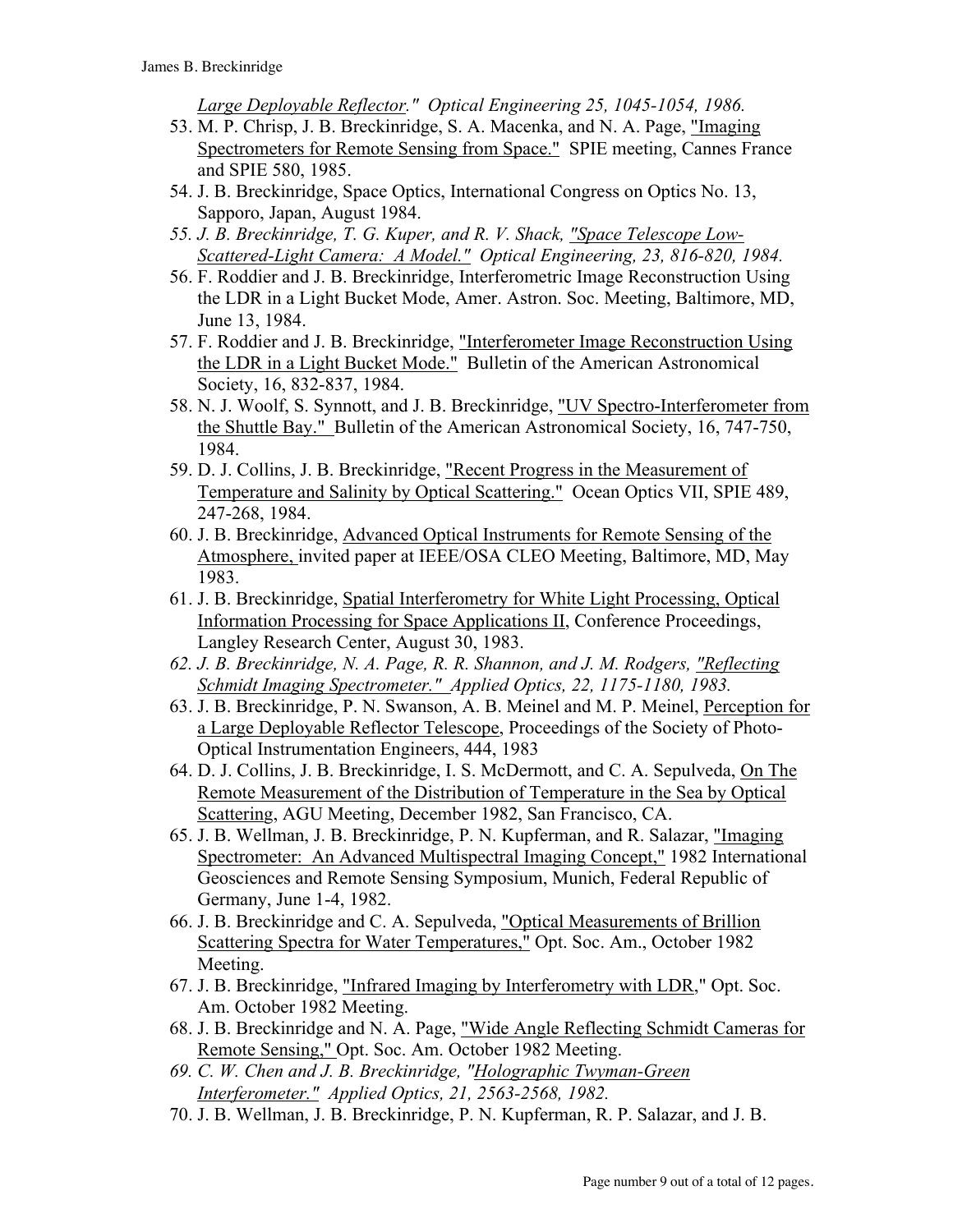Sigurdson, JPL, "Imaging Spectrometer Technologies for Advanced Earth Remote Sensing No. 345-04," in Proceedings of the Society of Photo-Optical Instrumentation Engineers, 345, May 4-7, 1982.

- 71. P. N. Swanson, J. B. Breckinridge, S. Gulkis, T. B. H. Kuiper, "Plans for a Large Deployable Reflector for Submillimeter and Infrared Astronomy from Space," Tucson, 1982, SPIE Volume 332.
- 72. J. B. Breckinridge, T. G. Kuper, R. V. Shack, "Space Telescope Low Scattered Light Camera - A Model," Tucson, March 1982 SPIE Volume 331.
- 73. J. B. Breckinridge, "Interfacing Fourier Spectrometers to Optical Systems," Invited Paper, Optical Society of America 1981 Annual Meeting, Florida.
- 74. R. Beer, J. B. Breckinridge, C. B. Farmer and R. Zander, "Infrared (625 to 4700 cm-1High Resolution) 01. cm-1 Solar Spectra from Earth Orbit," A.A.S. Solar Physics Division Meeting, Taos, New Mexico, January 1981.
- 75. J. B. Breckinridge, "Shuttle F.T.S. with .01 cm-1 Resolution." Proceedings of Solar Instrumentation, Sacramento Peak Observatory, Oct. 14, 1981.
- *76. J. B. Breckinridge and R. A. Schindler, "First Order Optical Design of FTS." 60 page chapter in book Spectroscopy II, ed. by G. A. Vanasse, Academic Press, 1981, ISBN: 0-13-710402-X.*
- 77. C. W. Chen, J. B. Breckinridge and J. C. Wyant, "Holographic Twyman Green Interferometer," presented at the October 1980 Annual Meeting of the Optical Society of America, Chicago, IL.
- 78. J. B. Breckinridge, F. G. O'Callaghan and A. G. Cassie, "Optical Alignment of High Resolution Fourier Transform Spectrometers," SPIE San Diego Meeting, July 1980.
- 79. C. W. Chen, J. C. Wyant and J. B. Breckinridge, "Designing the Multiple-Channel Ebert-Type Spectrometer with a Flat Image Plane," October 1979, Optical Soc. Amer. meeting, Rochester, N.Y.
- 80. I. Abel, B. R. Reynolds (Honeywell), J. B. Breckinridge (JPL), "Optical Design of ATMOS Fourier Transform Spectrometer," SPIE meeting, August 27, 1979.
- 81. J. B. Breckinridge, R. H. Norton, R. A. Schindler (JPL) and I. Abel (Honeywell), "Design Approach for a Tilt Compensated FTS," SPIE meeting, August 27, 1979.
- *82. J. B. Breckinridge, H. A. McAlister and W. G. Robinson, "The Kitt Peak Speckle Camera." Applied Optics, 18, 1034-1041, 1979.*
- 83. J. B. Breckinridge, R. A. Schindler and C. B. Farmer, "High Resolution Interferometer for Atmospheric Trace-Molecule Spectroscopy," paper presented at the October 1978 Annual Meeting of the Optical Society of America, San Francisco, California.
- 84. J. B. Breckinridge, "Two-Dimensional White-Light Amplitude Interferometer," paper presented at the August 1978, International Astronomical Union Colloquium No. 50: High Resolution Stellar Interferometry.
- *85. J. B. Breckinridge, "A White-Light Amplitude Interferometer with 180-Degree Rotational Shear. Opt. Engr., 17, 156-159, 1978.*
- *86. J. J. Burke and J. B. Breckinridge, "Passive Imaging Through the Turbulent Atmosphere: Fundamental Limits on the Spatial Frequency Resolution of a Rotational Shearing Interferometer." J. Opt. Soc. Amer., 68, 67-77, 1978.*
- 87. J. B. Breckinridge, R. A. Schindler and C. B. Farmer, "The ATMOS Spacelab 1 Interferometer," paper presented at the August 1978, Optical Society of America topical meeting on Atmospheric Spectroscopy, Keystone, Colorado.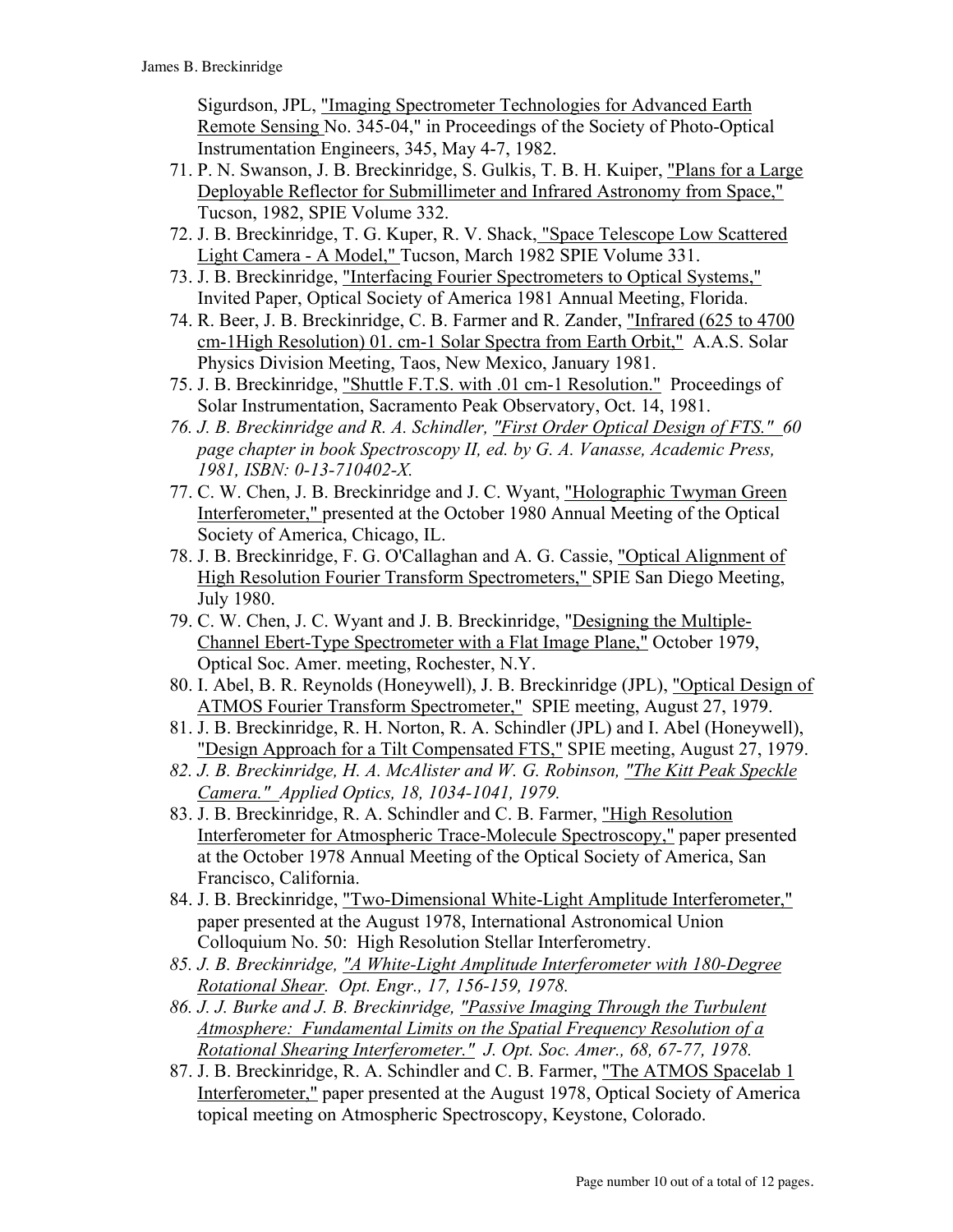- 88. J. B. Breckinridge, "A Two Dimensional White-Light Interferometer." International Astronomical Union Colloquium No. 50, Proceedings: A High Resolution Stellar Interferometry. Univ. Md., pp. 31-1 through 31-13, Sept. 1978.
- 89. J. B. Breckinridge and H. McAlister, "Measurement of Atmospheric Speckle Isoplanacity," paper presented at the October 1976, Tucson, Arizona, Optical Society American Meeting.
- 90. J. B. Breckinridge, "Order of Interference in Speckle Patterns," paper presented at the 18 June 1975 Meeting of the Optical Society of America on Imaging in Astronomy.
- *91. J. B. Breckinridge, "Interference in Astronomical Speckle Patterns." J. Opt. Soc. Amer., 66, 1240-1242, 1976.*
- *92. J. B. Breckinridge, "Measurement of the Amplitude of Phase Excursions in the Earth's Atmosphere." J. Opt. Soc. Amer. 66, 143-144, 1976.*
- *93. J. B. Breckinridge, "Obtaining Information Through the Atmosphere at the Diffraction Limit of a Large Aperture." J. Opt. Soc. Amer., 65, 755-759, 1975.*
- *94. J. B. Breckinridge, A. K. Pierce, and C P. Stoll, "Thorium Comparison Spectrum." Astrophys. Journal. Supp. 29, 97-112, 1975.*
- *95. J. B. Breckinridge, "Two Dimensional White Light Coherence Interferometer." Applied Optics, 13, 2760-2762, 1974.*
- 96. I. Furenlid and J. B. Breckinridge, "A Technique for Analysis of Photographic Emulsions," paper presented at Amer. Astron. Soc. Photographic Section, fall 1974 meeting.
- 97. J. W. Harvey and J. B. Breckinridge, "Solar Speckle Interferometry." January 1973, Solar Division Meeting of American Astronomical Society, Las Cruces, New Mexico.
- 98. J. B. Breckinridge, "A Spatial Structure Interferometer." Astronomical Society of the Pacific Meeting at University of Southern California, June 1973. PASP, 85, 524, 1973
- 99. A. K. Pierce and J. B. Breckinridge, "The Kitt Peak Table of Photographic Solar Spectrum Wavelengths." Kitt Peak National Observatory Publication, Contribution #559, June 1973, 150 pages.
- 100. J. B. Breckinridge, "Diffraction Grating Polarization." IAU Coll. Meeting No. 23, Tucson, Arizona, Proceedings published in Planets, Stars, and Nebulae Studied with Photo-Polarimetry, T. Geherls (ed.), 1973.
- *101. J. W. Harvey and J. B. Breckinridge, "Solar Speckle Interferometry." The Ap J Letters, 182, L137-L139*
- *102. J. B. Breckinridge and D. N. B. Hall, "The Absorption Spectrum of Atmospheric Water Vapor in the Vicinity of the He 10830 A Triplet." Solar Physics, 28, 15-21, 1973.*
- *103. J. B. Breckinridge, "A Coherence Interferometer and Astronomical Applications." Applied Optics, 11, 2996, 1972.*
- *104. J. B. Breckinridge, "Polarization Properties of a Grating Spectrograph." Applied Optics, 10, 286-294, February 1971.*
- 105. J. B. Breckinridge, "Polarization and Image-Forming Properties of a Large Grating Spectrograph." Thesis. Optical Sciences Center. Technical Report No. 56, 66 pages, June 15, 1970.
- 106. J. W. Brault, J. B. Breckinridge, and A. K. Pierce, "The Solar Wavelength Program - Kitt Peak National Observatory." B.A.A.S. 1, 235, 1969.